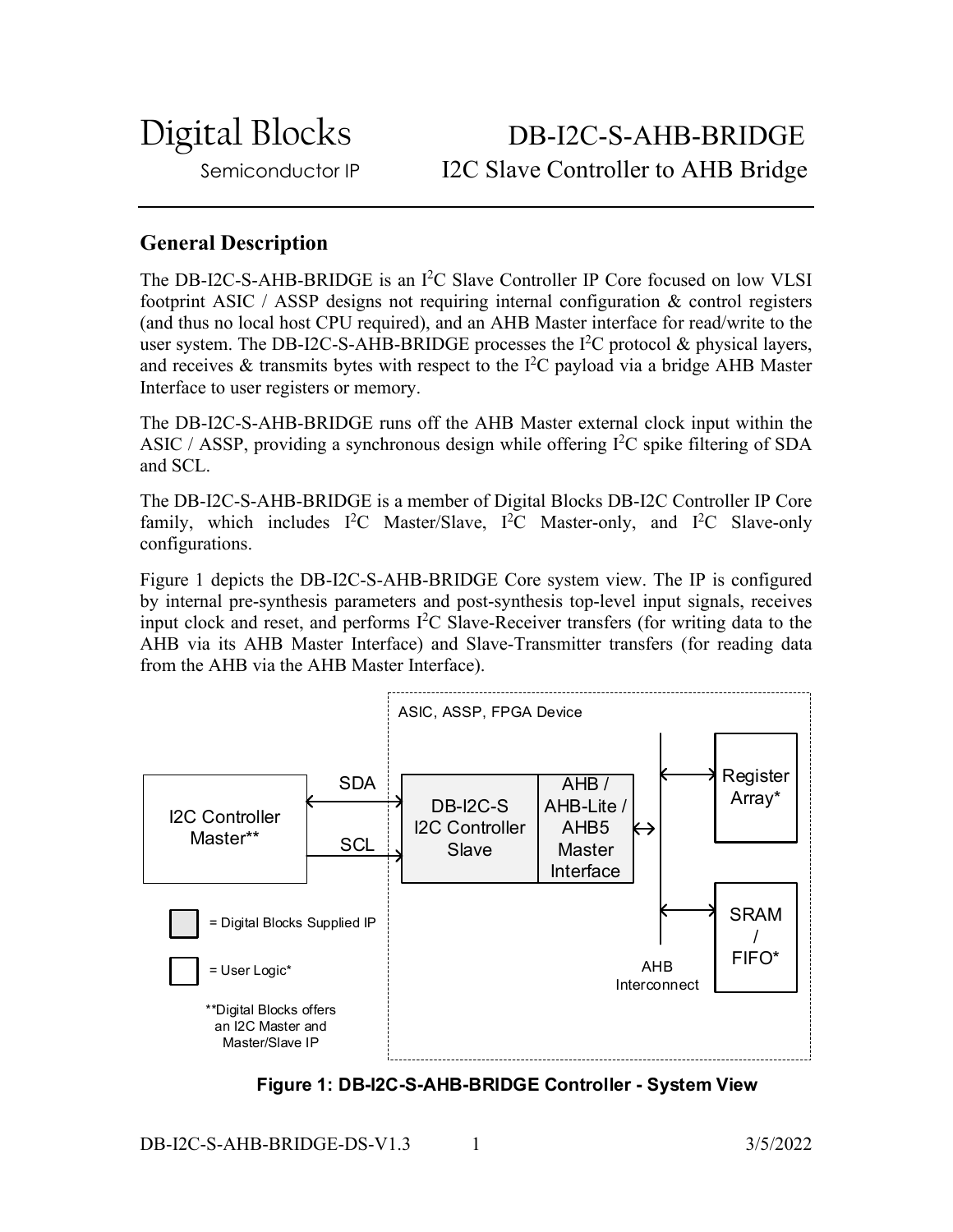## **Features**

- I2C Slave Controller Implements Slave-only protocol for smaller VLSI footprint, for applications requiring Slave–Receiver and Slave–Transmitter capability
- AHB Master Interface bridging the  $I^2C$  Bus to the AHB Bus
	- o AHB5, AHB 2.0, AHB-Lite releases
- Autonomous I2C Slave Controller:
	- o No local CPU host required
	- o No configuring of control/status registers
- Slave I<sup>2</sup>C Controller Modes:
	- o Slave Transmitter
	- o Slave Receiver
- Supports five I2C bus speeds:
	- o Standard Mode (100 Kb/s)
	- o Fast Mode (400 Kb/s)
	- o Fast Mode plus (1 Mbit/s)
	- o Ultra fast mode (5 Mbit/s)
	- o Hs-mode (3.4 Mbit/s)
- 7- or 10-bit I2C Slave ID addressing, SCL Low Wait States
- Digital filter for the received SDA and SCL lines
- Compliance with I2C specifications:
	- o Philips The I2C-Bus Specification, Version 2.1, January 2000
	- o NXP Rev 7.0 October 1, 2021
- Fully-synchronous, synthesizable Verilog RTL core, with rising-edge clocking, no gated clocks, and no internal tri-states, for easy integration into FPGA or ASIC design flows.

# **Pin Description**

The DB-I2C-S-AHB-BRIDGE I2C Slave Controller interface signals are listed in Table 1

| <b>Name</b>                                                 | <b>Type</b> | <b>Description</b> |
|-------------------------------------------------------------|-------------|--------------------|
| <b>I2C Bus Interface</b>                                    |             |                    |
| <b>SDAI</b>                                                 | Input       | Serial Data        |
| <b>SDAO</b>                                                 | Output      | Serial Data        |
| <b>SCLI</b>                                                 | Input       | Serial Clock Line  |
| <b>AHB Master Interface</b>                                 |             |                    |
| See AMBA AHB Protocol Specification, 2021                   |             |                    |
| See AMBA 5 AHB Protocol Specification, AHB5, AHB-Lite, 2015 |             |                    |
| Table 1: DB-I2C-S-AHB-BRIDGE - I/O Pin Description          |             |                    |